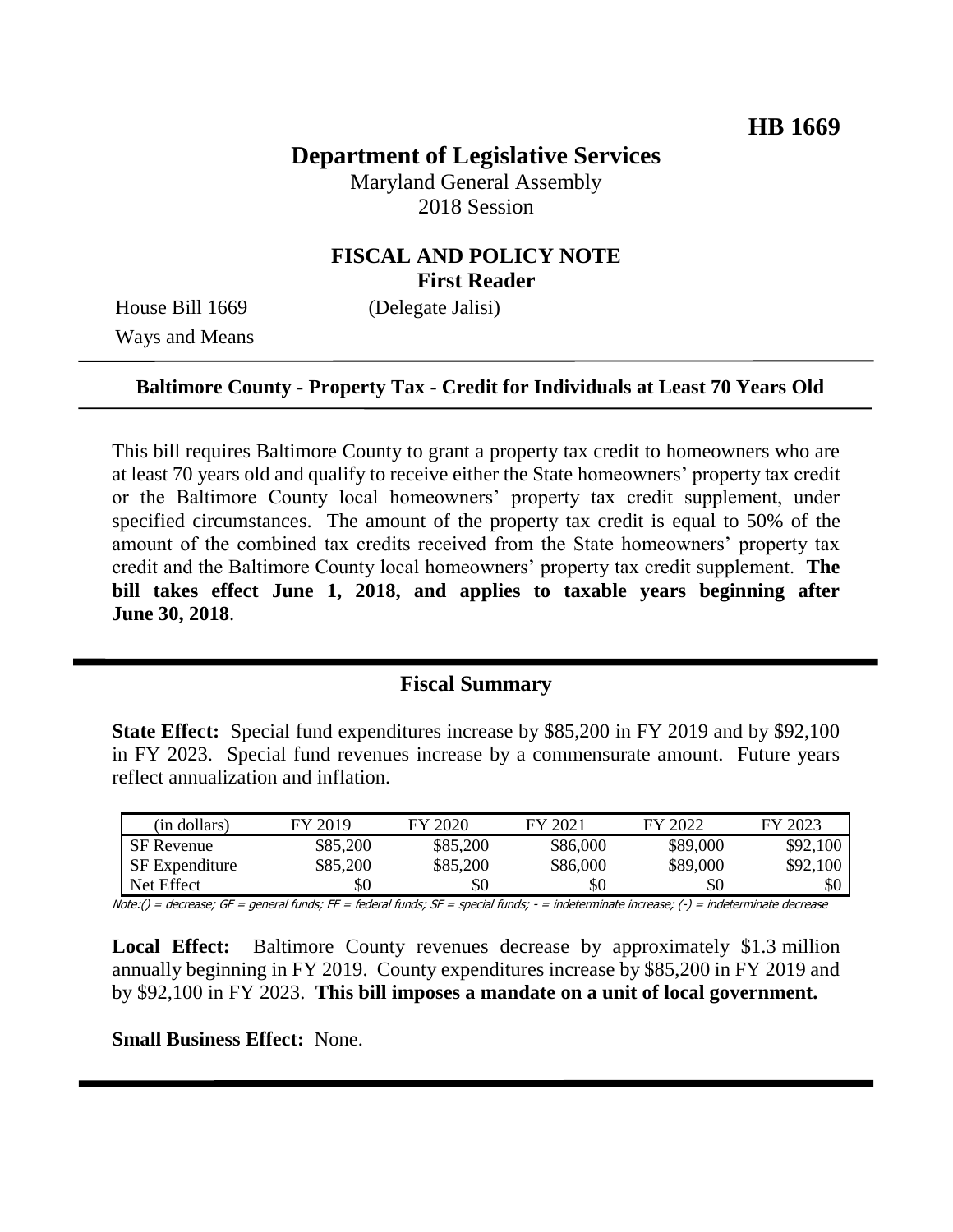## **Analysis**

**Bill Summary:** A homeowner is eligible for the tax credit proposed by the bill if (1) the homeowner, in the application for either the State homeowners' property tax credit or the Baltimore County homeowners' property tax credit supplement, demonstrates that at least one individual who owns and resides in the dwelling is at least 70 years old; (2) the homeowner has resided in the dwelling for the preceding 10 years; and (3) the combined income of the homeowner does not exceed 150% of the federal poverty level.

The State Department of Assessments and Taxation (SDAT) is responsible for the administrative duties that relate to the application and determination of eligibility for the property tax credit. Neither SDAT nor Baltimore County may require a homeowner to file a separate application in order to receive the property tax credit. Baltimore County must reimburse SDAT for the reasonable cost of administering the property tax credit. Baltimore County may provide, by law, for regulations and procedures for the application and uniform processing of requests for the tax credit.

**Current Law:** Baltimore County provides a local supplement to the State Homeowners' Property Tax Credit Program.The maximum assessment against which the county's existing supplemental homeowners' property tax credit may be granted is \$300,000. To be eligible for the tax credit, a homeowner's combined net worth may not exceed \$200,000, and combined income may not exceed \$60,000.

**Background:** The Homeowners' Property Tax Credit Program is a State-funded program that provides credits against State and local real property taxation for homeowners who qualify based on a sliding scale of property tax liability and income. The fiscal 2019 State budget includes \$60.0 million in funding for the program. Approximately 52,000 homeowners are expected to benefit from the program in fiscal 2019. **Appendix – Homeowners' Property Tax Credit Program** provides a brief description of the program and recent legislative changes.

Data collected by the Department of Legislative Services in 2016 indicates that Baltimore County granted 7,762 homeowners approximately \$1.2 million in local homeowners' property tax credits in fiscal 2016. In 2017, Baltimore County granted 7,586 homeowners approximately \$1.1 million in local homeowners' property tax credits.

*Similar Property Tax Credits for Elderly Individuals*

HB 1669/ Page 2 Local governments are authorized to grant a property tax credit against the county or municipal property tax imposed on real property that is owned and used as the principal residence of an individual who is at least 65 years old and of limited income. Local governments are authorized to provide for the amount and duration of the tax credit,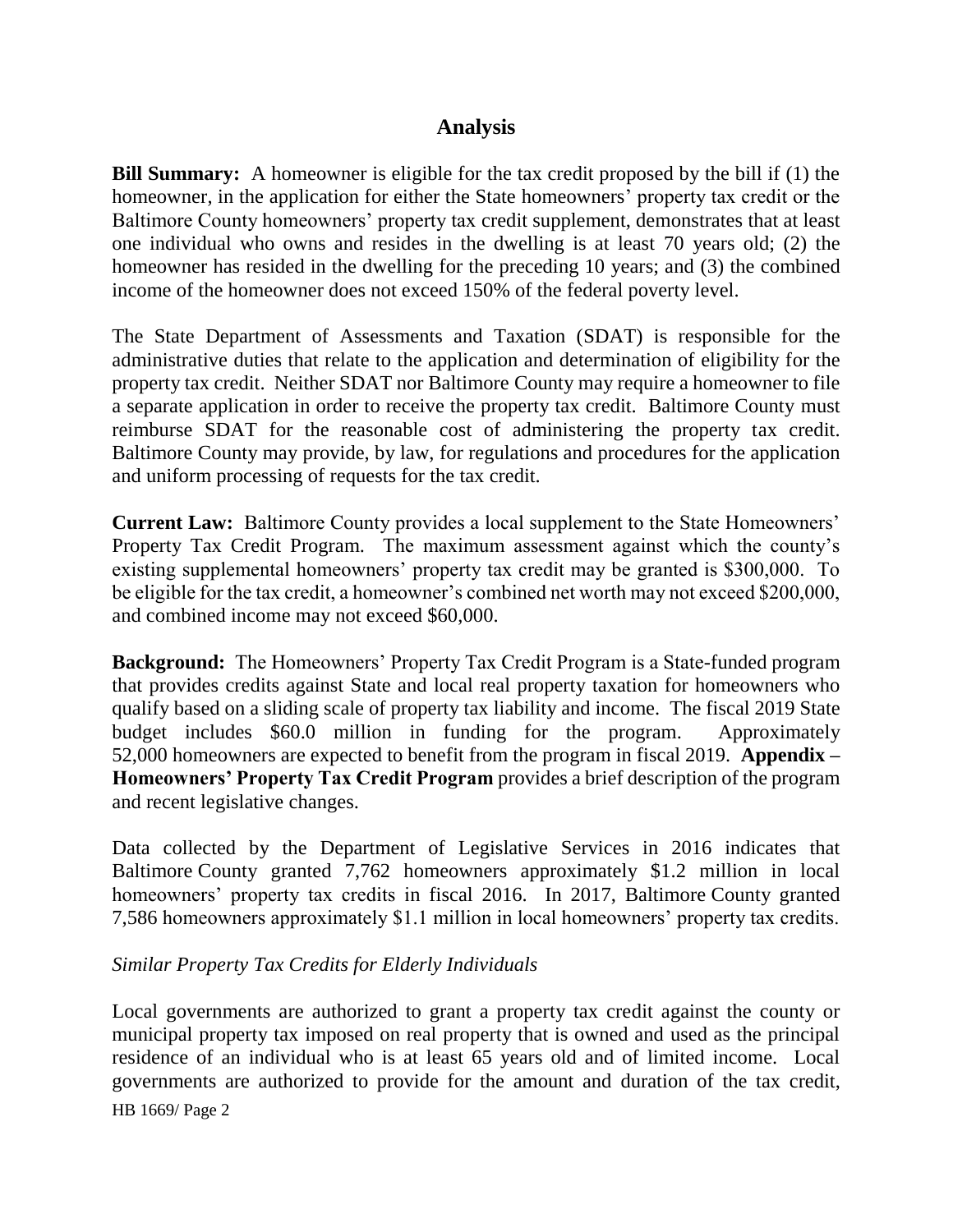additional eligibility criteria for the tax credit, regulations and procedures for the application and uniform processing of requests for the tax credit, and any other provisions necessary.

Data collected by the Department of Legislative Services during 2016 indicates the following counties have enacted the local property tax credit for individuals who are at least 65 years old and of limited income – Charles, Dorchester, Frederick, Howard, Montgomery, and Queen Anne's. For fiscal 2016, 6,284 taxpayers claimed approximately \$2.0 million in county property tax credits as illustrated in **Exhibit 1**.

|              | <b>Property Tax Credit for Senior Citizens of Limited Income</b><br><b>Fiscal 2016</b> |                |  |
|--------------|----------------------------------------------------------------------------------------|----------------|--|
|              | <b>Number</b>                                                                          | Amount         |  |
| County       | Claiming                                                                               | <b>Claimed</b> |  |
| Charles      | 400                                                                                    | \$299,151      |  |
| Dorchester   | 119                                                                                    | 7,733          |  |
| Frederick    | 2,222                                                                                  | 605,478        |  |
| Howard       | 735                                                                                    | 500,657        |  |
| Montgomery   | 2,808                                                                                  | 605,832        |  |
| Queen Anne's | $\mathcal{O}$                                                                          | 0              |  |
| <b>Total</b> | 6,284                                                                                  | \$2,018,851    |  |

Source: Department of Legislative Services

**State Fiscal Effect:** SDAT currently has 39 authorized positions working on the department's tax credit programs, which include the homeowners' property tax credit, renters' tax credit, urban enterprise zone tax credit, and the Base Realignment and Closure zone tax credit. SDAT reports that 29 employees work on the administration and processing of the homeowners' property tax credit. The proposed fiscal 2019 State budget includes \$2.8 million for the administration of the four tax credit programs.

HB 1669/ Page 3 The department also notes that it has no database to track the number of properties that have been owned and occupied by the same owner for 10 years or more. As a result, SDAT will need to hire one full-time tax credit staff to administer this program change in Baltimore County. In addition, SDAT advises that it will need to hire two contractual employees for the Baltimore County assessment office for eight months in the first year to research each application and determine the number of years homeowners have occupied the premises. This research would be maintained for future years; however, the department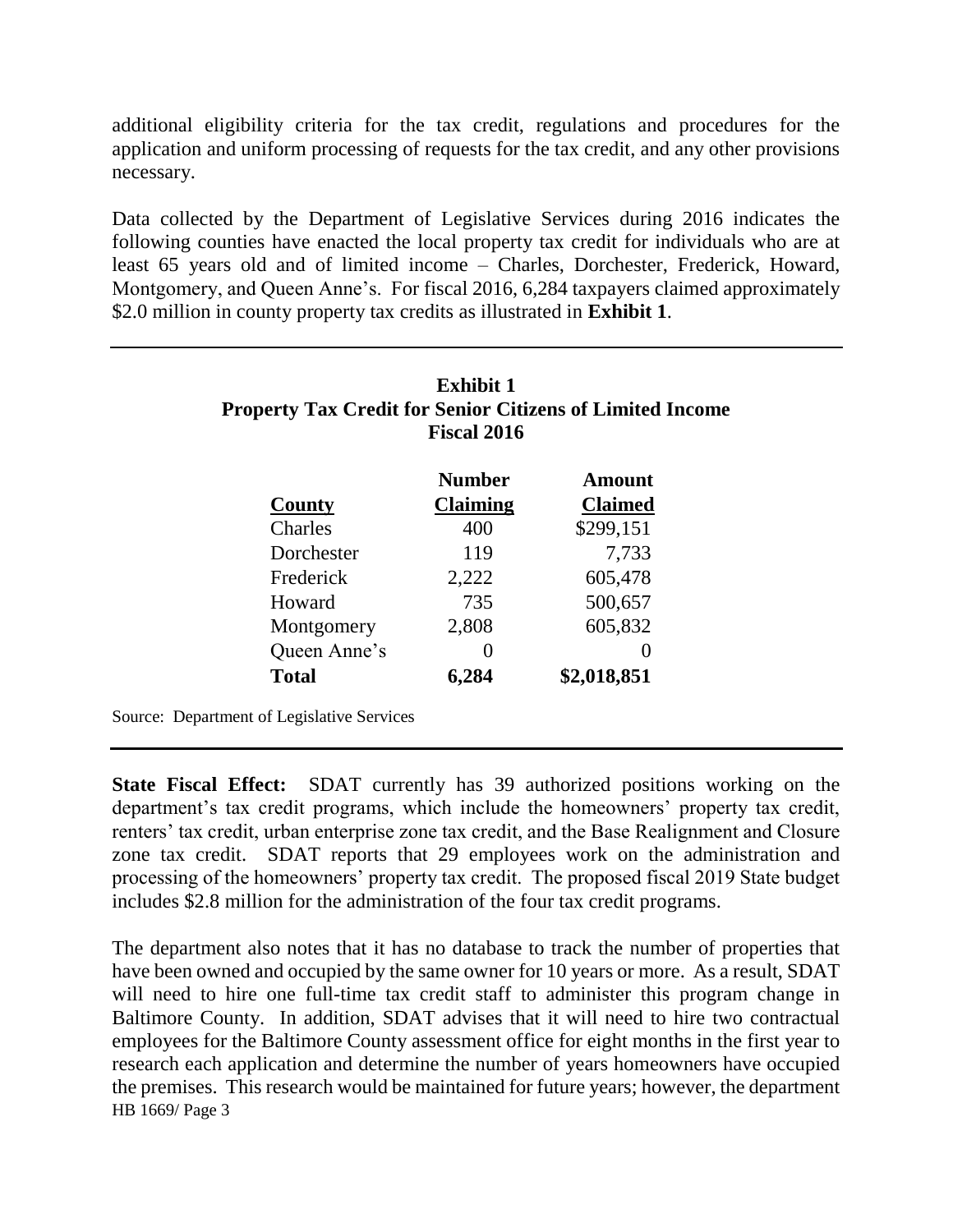would need to hire one contractual employee for the county assessment office for six months in each subsequent year to perform research of new tax credit applications and review and maintain the existing database of applicants.

As a result, special fund expenditures increase by \$85,200 in fiscal 2019 and by \$92,100 in fiscal 2023 to carry out the provisions of the bill. This estimate accounts for a 90-day start-up delay and includes salaries, fringe benefits, one-time start-up costs, and ongoing operating expenses.

| <b>Other Operating Expenses</b>            | 15,964                |
|--------------------------------------------|-----------------------|
| Salaries and Fringe Benefits – Contractual | 28,420                |
| Salary and Fringe Benefits – Full Time     | \$40,798              |
| Positions – Contractual                    | $\mathcal{D}_{\cdot}$ |
| Position – Full Time                       |                       |
|                                            |                       |

Future year expenditures reflect full salaries with annual increases and employee turnover and ongoing operating expenses.

Special fund revenues increase by \$85,200 in fiscal 2019 and by \$92,100 in fiscal 2023 from reimbursements from Baltimore County to administer the program.

**Local Revenues:** Baltimore County property tax revenues decrease by approximately \$1.3 million annually beginning in fiscal 2019. This estimate is based on the following facts and assumptions:

- 7,444 homeowners in Baltimore County received \$8.5 million in tax credits through the State Homeowners' Property Tax Credit Program in fiscal 2017;
- 7,586 homeowners in Baltimore County received \$1.1 million in tax credits through the county supplemental Homeowners' Property Tax Credit Program in fiscal 2017;
- 62% of current program recipients are age 70 and older;
- 50% of senior households have income at or below 150% of the federal poverty level;
- 90% of senior program recipients have resided in the dwelling for the preceding 10 years; and
- the amount of State and local homeowners' property tax credits remains constant in future years.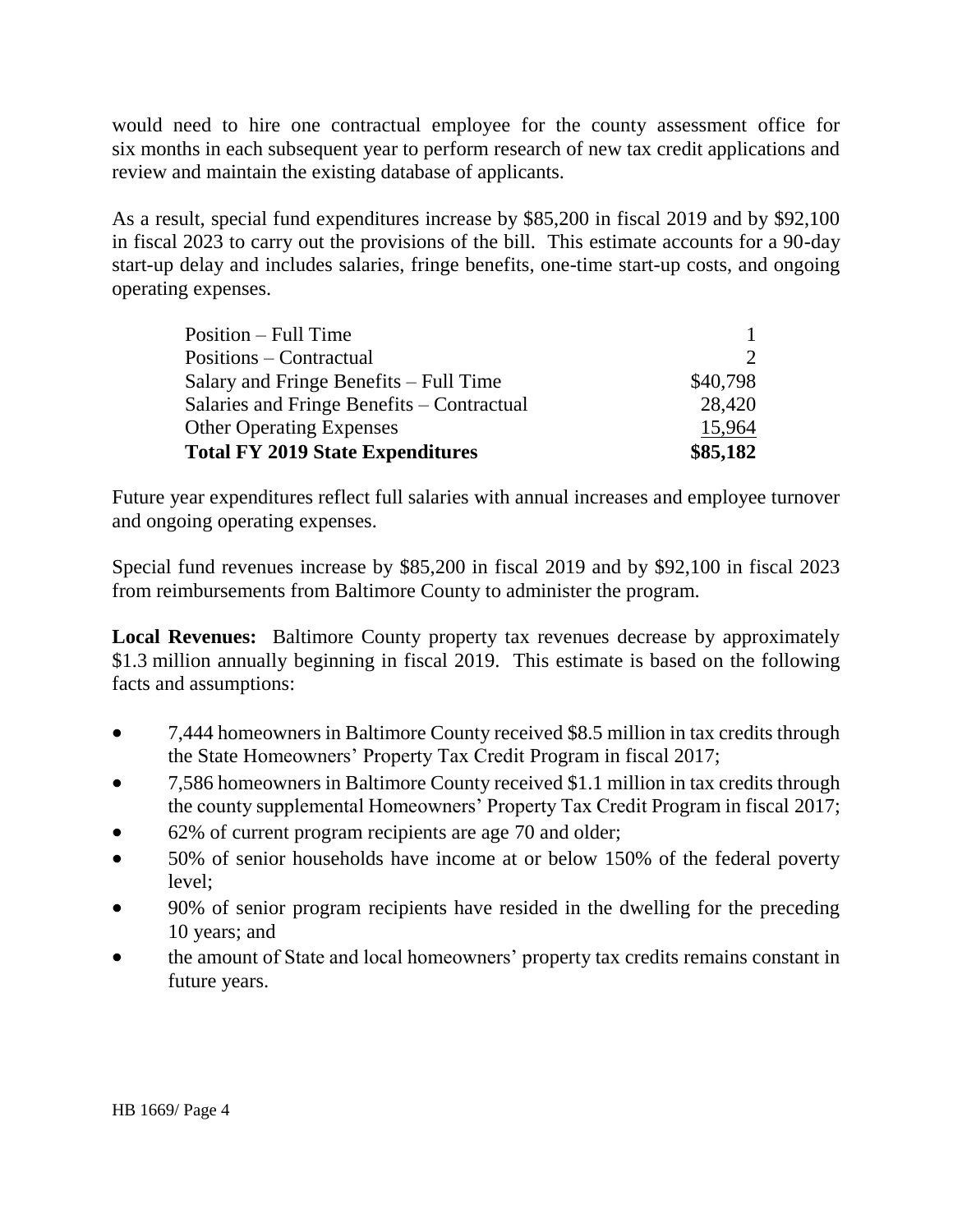**Local Expenditures:** Baltimore County expenditures increase by \$85,200 in fiscal 2019 and by \$92,100 in fiscal 2023 to reimburse SDAT for the staffing costs needed to administer the program.

## **Additional Information**

**Prior Introductions:** SB 985 of 2017, a similar bill, received a hearing in the Senate Budget and Taxation Committee, but no further action was taken. Its cross file, HB 1472, received an unfavorable report from the House Ways and Means Committee.

**Cross File:** SB 599 (Senator Nathan-Pulliam) - Budget and Taxation.

**Information Source(s):** Baltimore County; State Department of Assessments and Taxation; Department of Legislative Services

**Fiscal Note History:** First Reader - February 23, 2018 md/hlb

Analysis by: Michael Sanelli Direct Inquiries to:

(410) 946-5510 (301) 970-5510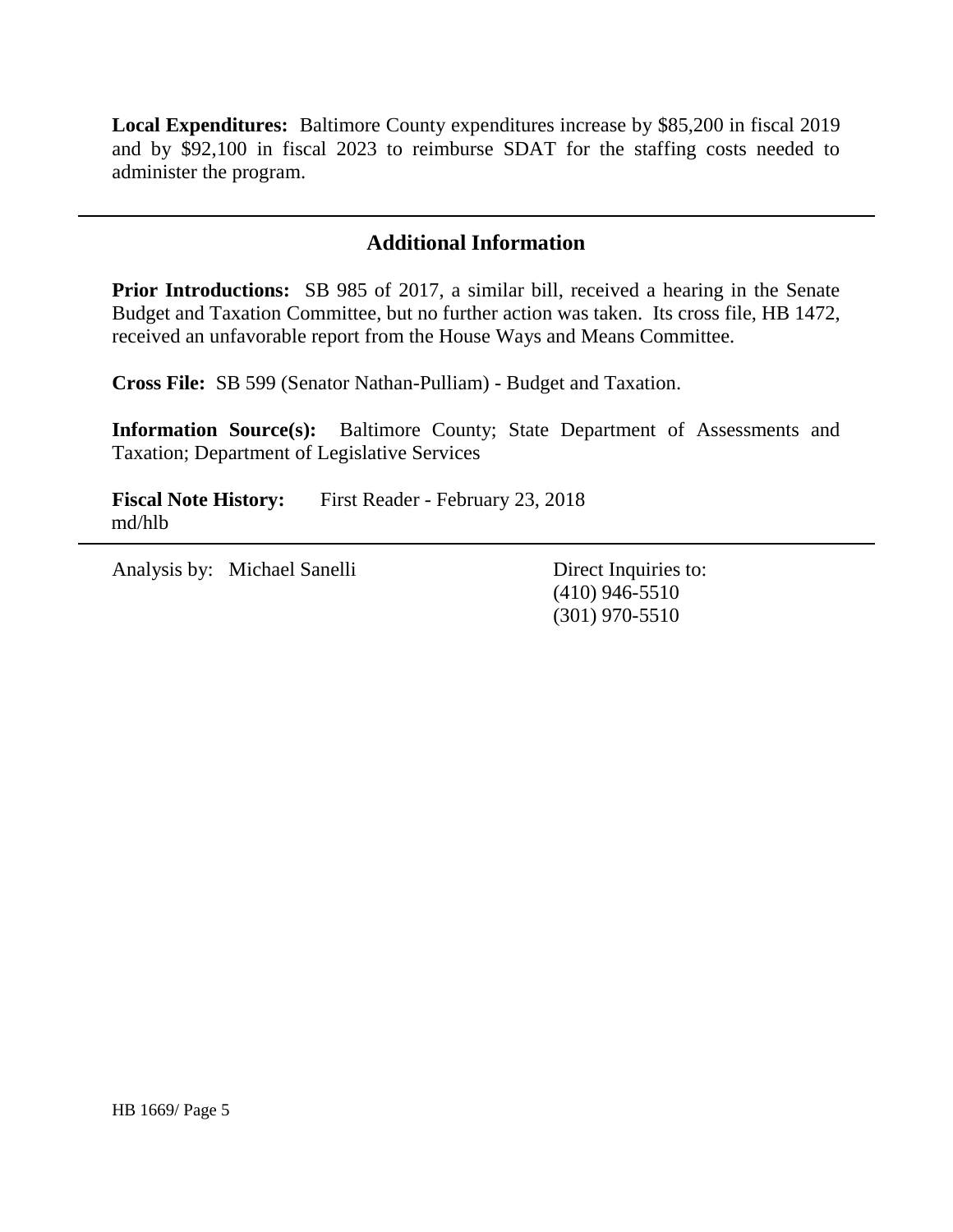# **Appendix – Homeowners' Property Tax Credit Program**

**Current Law:** The maximum assessment against which the homeowners' property tax credit may be granted is \$300,000. To be eligible for the tax credit, a homeowner's combined net worth may not exceed \$200,000 and combined income may not exceed \$60,000. Total real property tax is the product of the sum of all property tax rates on real property, including special district tax rates, for the taxable year on a dwelling multiplied by the lesser of \$300,000 or the assessed value of the dwelling reduced by the amount of the homestead property tax credit.

The percentages applied to the combined income that are used to calculate the amount of the property tax credit are (1) 0% of the first \$8,000 of combined income; (2) 4% of the next \$4,000 of combined income; (3) 6.5% of the next \$4,000 of combined income; and (4) 9% of the combined income over \$16,000.

**Background:** The Homeowners' Property Tax Credit Program (Circuit Breaker) is a State-funded program (*i.e.*, the State reimburses local governments) providing credits against State and local real property taxation for homeowners who qualify based on a sliding scale of property tax liability and income. **Exhibit 1** shows the number of individuals qualifying for the tax credit and the total cost of the program since fiscal 2005, as referenced in the State budget.

Chapter 27 of 2006 made several significant changes to the Homeowners' Property Tax Credit Program: the maximum assessment against which the credit may be granted was increased to \$300,000 from \$150,000; and the percentages used to determine the amount of the tax credit were altered.

Chapter 588 of 2005 altered the calculation of total real property tax for the Homeowners' Property Tax Credit Program by subtracting the homestead tax credit amount from the total assessment rather than the maximum assessment specified under the credit. Chapter 588 also specified additional eligibility criteria for the local supplement to the Homeowners' Property Tax Credit Program by authorizing a local jurisdiction to alter the \$200,000 limitation on a homeowner's net worth for eligibility for a local supplement to the Homeowners' Property Tax Credit Program.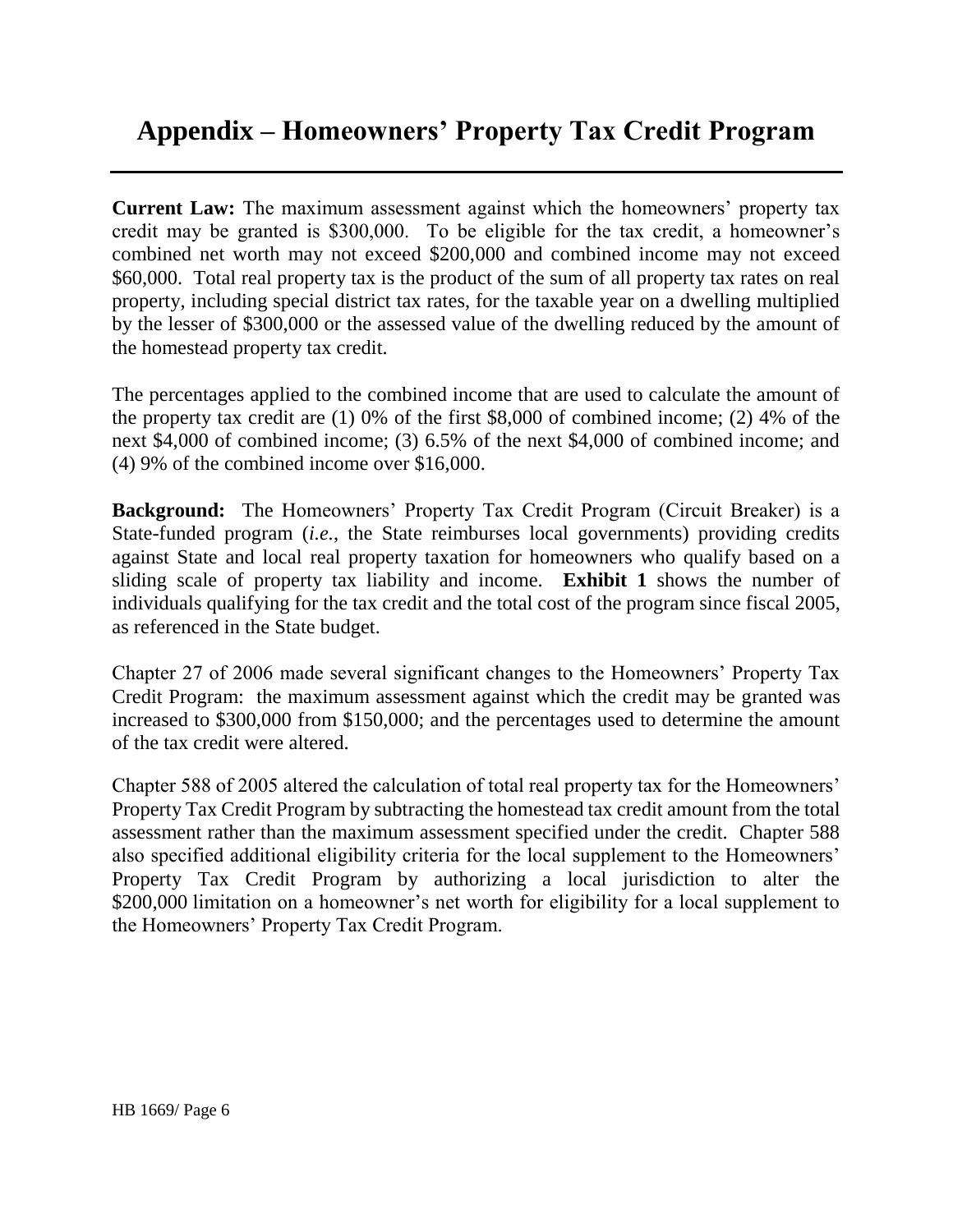#### **Exhibit 1 Homeowners' Property Tax Credit Program Fiscal 2005-2019**

**Average**

|                    |                     |                | $A$ vci age   |  |
|--------------------|---------------------|----------------|---------------|--|
|                    | Eligible            | <b>State</b>   | <b>Credit</b> |  |
| <b>Fiscal Year</b> | <b>Applications</b> | <b>Funding</b> | <b>Amount</b> |  |
| 2005 Actual        | 48,666              | \$39.5 million | \$812         |  |
| 2006 Actual        | 46,628              | 41.7 million   | 894           |  |
| 2007 Actual        | 48,290              | 45.6 million   | 944           |  |
| 2008 Actual        | 46,618              | 45.2 million   | 970           |  |
| 2009 Actual        | 47,781              | 50.3 million   | 1,053         |  |
| 2010 Actual        | 48,737              | 53.4 million   | 1,096         |  |
| 2011 Actual        | 49,224              | 58.0 million   | 1,179         |  |
| 2012 Actual        | 52,594              | 62.6 million   | 1,190         |  |
| 2013 Actual        | 53,196              | 62.6 million   | 1,177         |  |
| 2014 Actual        | 50,872              | 61.6 million   | 1,218         |  |
| 2015 Actual        | 48,713              | 59.5 million   | 1,221         |  |
| 2016 Actual        | 46,751              | 58.4 million   | 1,249         |  |
| 2017 Actual        | 45,964              | 54.2 million   | 1,301         |  |
| 2018 Estimated     | 49,599              | 60.0 million   | 1,210         |  |
| 2019 Estimated     | 52,079              | 60.0 million   | 1,152         |  |
|                    |                     |                |               |  |

Source: Department of Budget and Management

Since fiscal 1992, the counties and Baltimore City have been authorized to grant a local supplement to the Homeowners' Property Tax Credit Program. Maryland State Department of Assessment and Taxation (SDAT) administers a local supplement granted by a county, but the cost of a local supplement is borne by the local government. For purposes of the local supplement, the counties are authorized to alter the maximum on the assessed value taken into account in calculating the credit, as well as the percentages and income levels specified in the tax limit formula. The counties are also authorized to impose limitations on eligibility for a local supplement in addition to the requirements specified for the State credit. Baltimore City and thirteen counties – Anne Arundel, Baltimore, Calvert, Caroline, Carroll, Charles, Frederick, Garrett, Harford, Howard, Kent, Montgomery, and Washington – have a local homeowners' property tax credit supplement program that is administered by SDAT. Data collected by the Department of Legislative Services in 2016 indicates that these jurisdictions granted approximately 19,600 homeowners approximately \$8.1 million in local property tax credits in fiscal 2016, as shown in **Exhibit 2**.